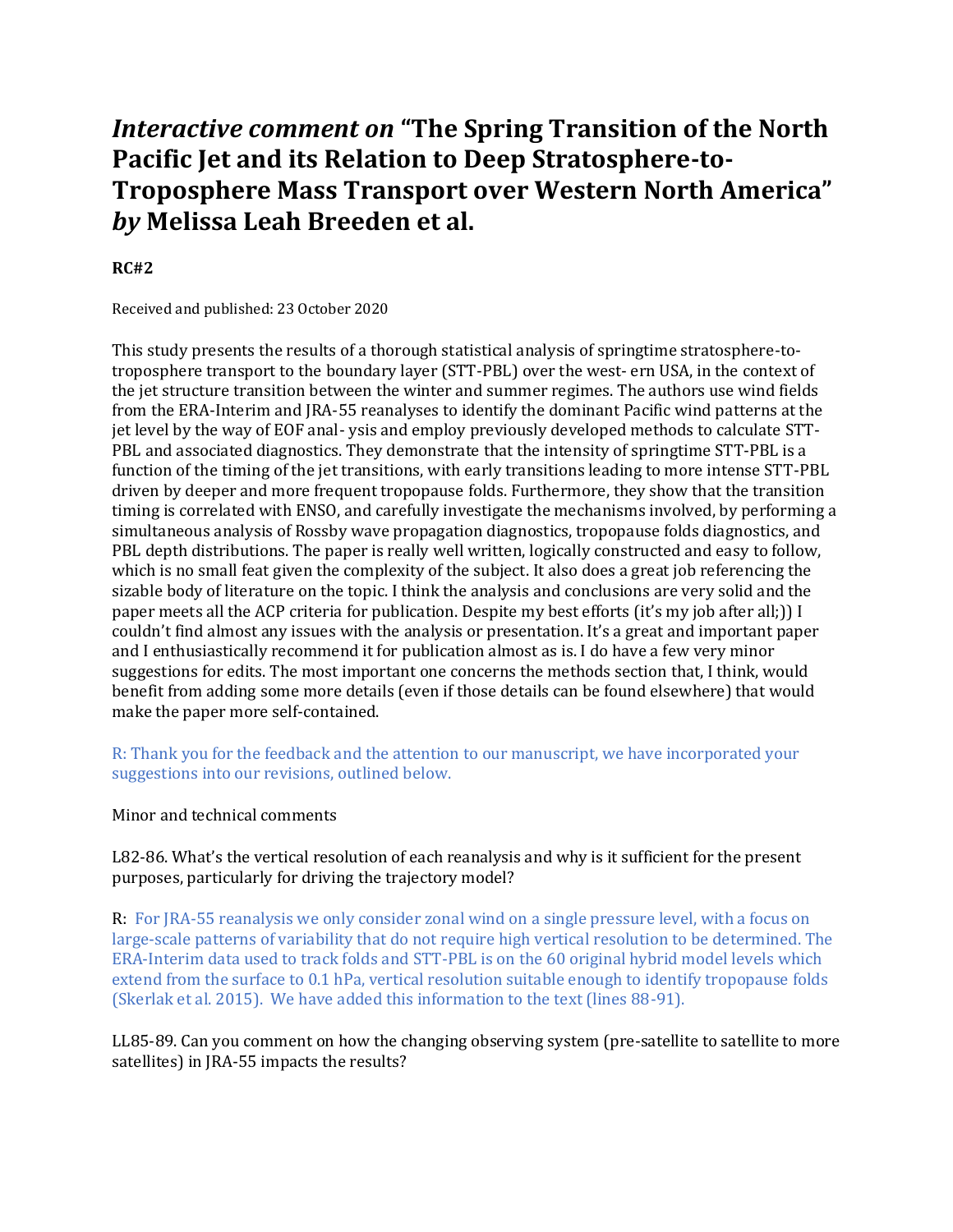R: Thank you for raising this point; the JRA-55 documentation shows that temperature values across the varying observational record better match observations compared to JRA-25 in the troposphere and lower stratosphere (Kobayashi et al. 2015), suggesting variations across the changing record are minimal. Also, time series of PC1 shows no discernible transition at the start of the satellite record (figure below), suggesting that the seasonal cycle of the jet captured here is not sensitive to any potential changes in the data associated with changes in the observational record. We have included some of this information in the text (lines 88-89).





Figure: EOF1 pattern and PC1 using JRA-55 reanalysis, 1958-2017.

L91-93. Can you expand this paragraph a bit? This is one of the main tools used here, and I found it hard to get even a general idea of what's being done there without reading Skerlak et al. 2014. For example, how are the trajectories calculated? Perhaps a simple diagram in the supplementary material?

R: Thank you for raising this point. We have expanded the description of how STT-PBL was determined so that it is (hopefully) easier to follow without having to read earlier papers (lines 105-110).